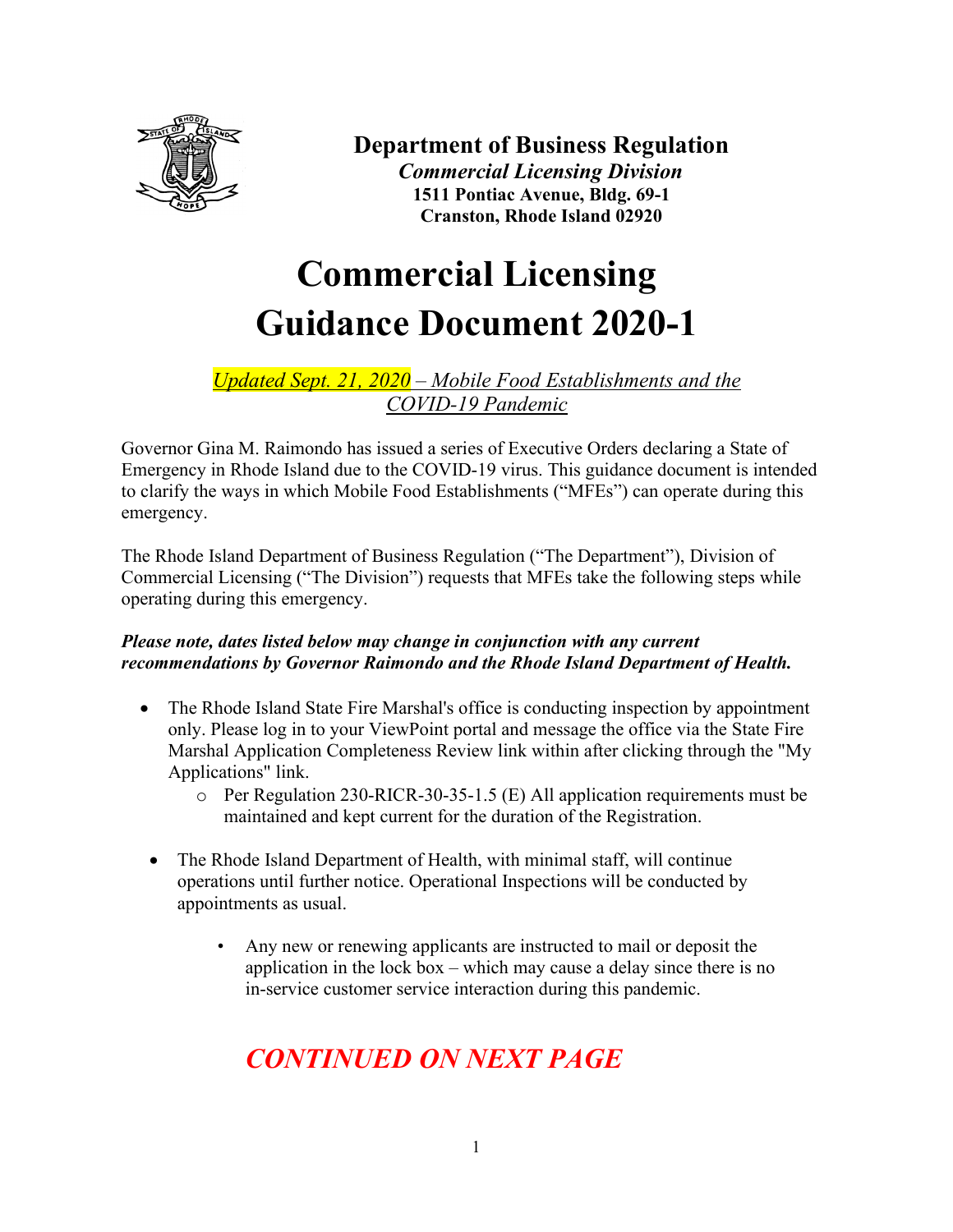- **Expiration dates will not be extended relative to food licenses.** However, penalties will be waived should a license holder renew after the deadline during this pandemic.
- MFEs are still required, by law, to have both a state registration and a municipal license/permit in order to operate. Please contact the local municipality to ensure they're still allowing MFEs to operate.
	- In accordance to R.I. Gen. Laws  $\S$  5-11.1-7, municipalities can still prohibit MFEs from operating during this state of emergency for public safety reasons.
	- The Division is in contact with the municipalities to provide a comprehensive list of restrictions, if any, by municipality.
- All MFEs must be compliant with the safety precautions posted by the Centers for Disease Control [\(https://www.cdc.gov/coronavirus/2019-ncov/prevent](https://www.cdc.gov/coronavirus/2019-ncov/prevent-getting-sick/prevention.html)[getting-sick/prevention.html\)](https://www.cdc.gov/coronavirus/2019-ncov/prevent-getting-sick/prevention.html).
- The Division recommends **at least a two-person team** to work the MFE at all times – one person to ensure Governor Raimondo's five-person capacity for congregation is followed and to ensure a distance of six feet per patron waiting in line, and the other to prepare/complete and package the food for pickup.
	- All MFE employees should keep a 6-ft distance from other people, including coworkers, at all times.
	- Verbal health screening of all employees prior to starting work each day
	- Anyone who is sick must stay home.
	- All food must be packaged for takeout/delivery only. No congregating around the truck to eat.
	- Increase regular cleaning and hygiene procedures throughout the day.
	- If possible, have patrons order and pay online or phone to reduce contact.
	- The Rhode Island Department of Commerce [\(https://commerceri.com/covid-19-business-checklist/\)](https://commerceri.com/covid-19-business-checklist/) has instituted a COVID-19 Business Checklist.
	- Much like grocery stores, MFEs **must designate the six (6)-foot distance** with cones, tape, or sidewalk chalk.

# *CONTINUED ON NEXT PAGE*